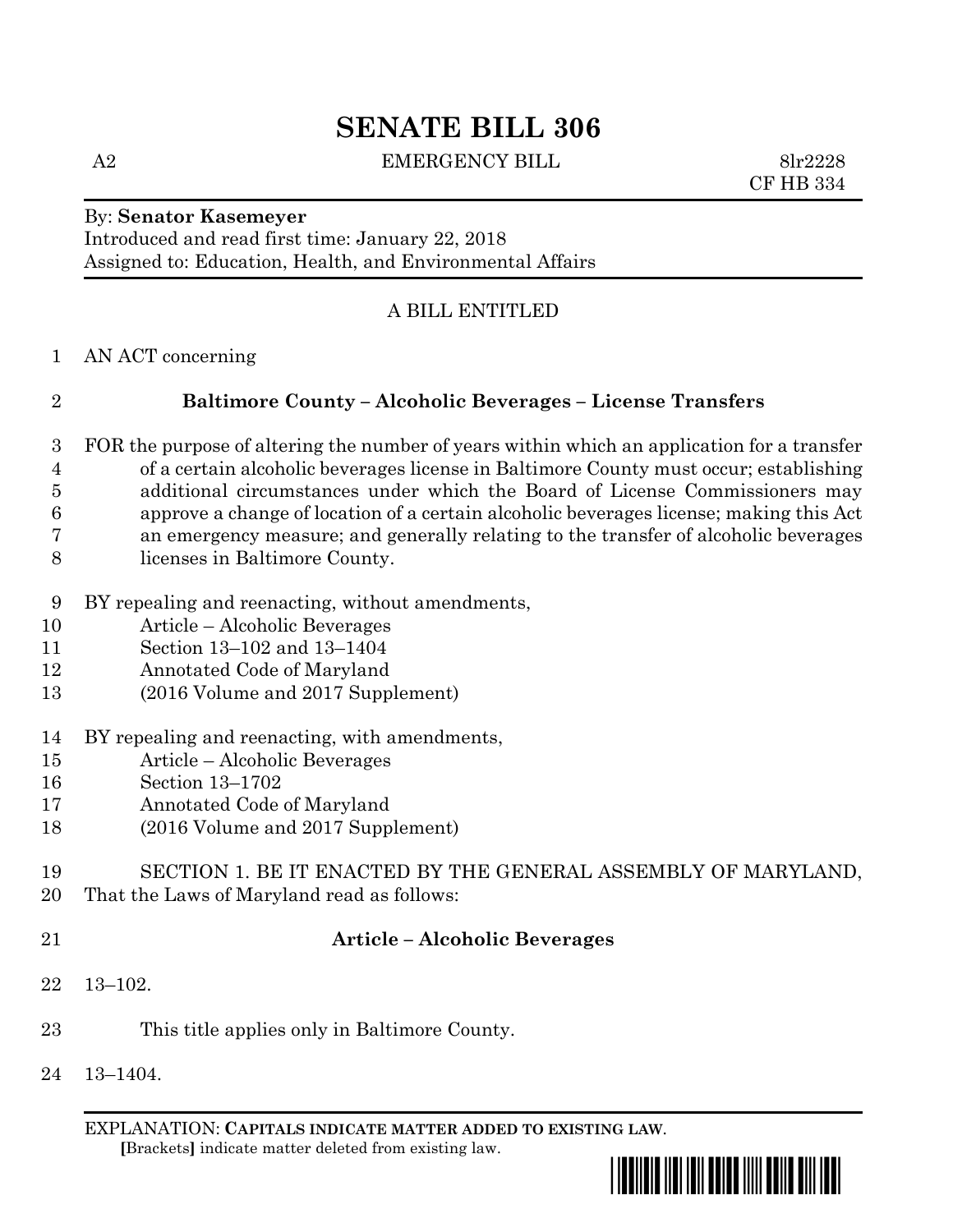**SENATE BILL 306**

(a) The Board may accept an application for a license from:

 (1) a contract purchaser of a property that becomes the owner of record of the premises to be licensed before the license is issued;

(2) an owner of a premises that is proposed to be licensed; or

 (3) a developer of a property with the consent and authority of the owner of the property.

 (b) An application filed under this section need not contain a specific street address or description of the premises to be licensed other than a general description of the site on which the premises will be built, including a property map number, parcel number, property tax identification number, or plat number.

13–1702.

 (a) If the Board approves an application from a contract purchaser, an owner of the location, or a developer under § 13–1404 of this title, the applicant may apply to transfer the license to an operator of the type of business for which the license was approved if:

 (1) the license is for a location in the site for which the license was approved; and

 (2) the application for transfer occurs within **[**3**] 5** years after the original application for the site is approved or construction at the location is completed, whichever is later.

 (b) Unless otherwise prohibited by law, the Board may approve a change of location of a license issued under § 13–1404 of this title if**:**

 **(1)** the license holder has engaged in an active alcoholic beverages business under the license for at least 1 year before applying for the change**; OR**

# **(2) (I) THE LICENSE HOLDER HAS NOT ENGAGED IN AN ACTIVE ALCOHOLIC BEVERAGES BUSINESS UNDER THE LICENSE; AND**

 **(II) THE BOARD APPROVED A CHANGE OF LOCATION OF THE LICENSE FROM ANOTHER LOCATION WITHIN THE SAME COUNTY ELECTION DISTRICT AT LEAST 5 YEARS BEFORE THE APPLICATION FOR THE CHANGE OF LOCATION UNDER THIS ITEM**.

 SECTION 2. AND BE IT FURTHER ENACTED, That this Act is an emergency measure, is necessary for the immediate preservation of the public health or safety, has been passed by a yea and nay vote supported by three–fifths of all the members elected to